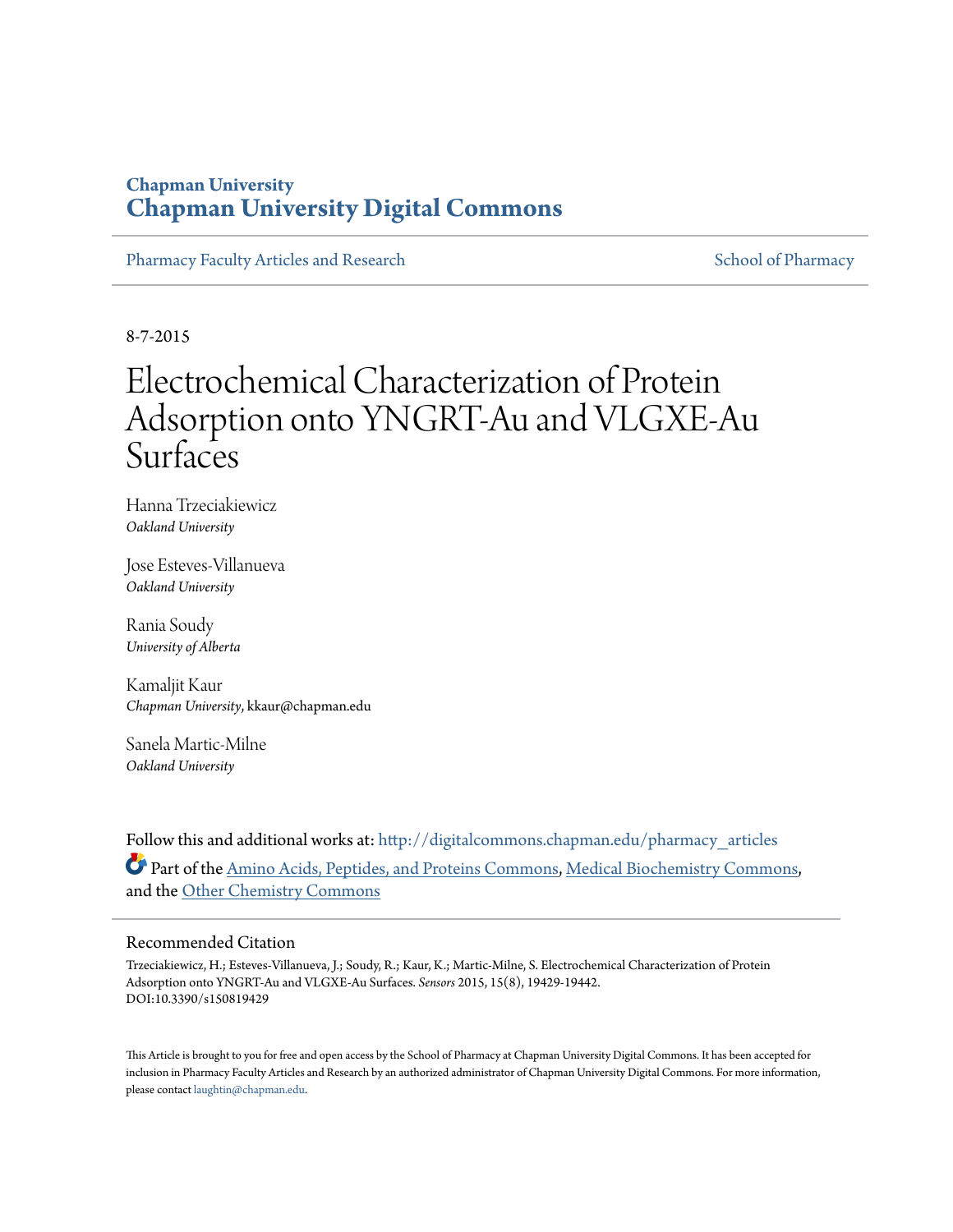# Electrochemical Characterization of Protein Adsorption onto YNGRT-Au and VLGXE-Au Surfaces

#### **Comments**

This article was originally published in *Sensors*, volume 15, issue 8, in 2015. [DOI: 10.3390/s150819429](http://dx.doi.org/10.3390/s150819429)

**Copyright** The authors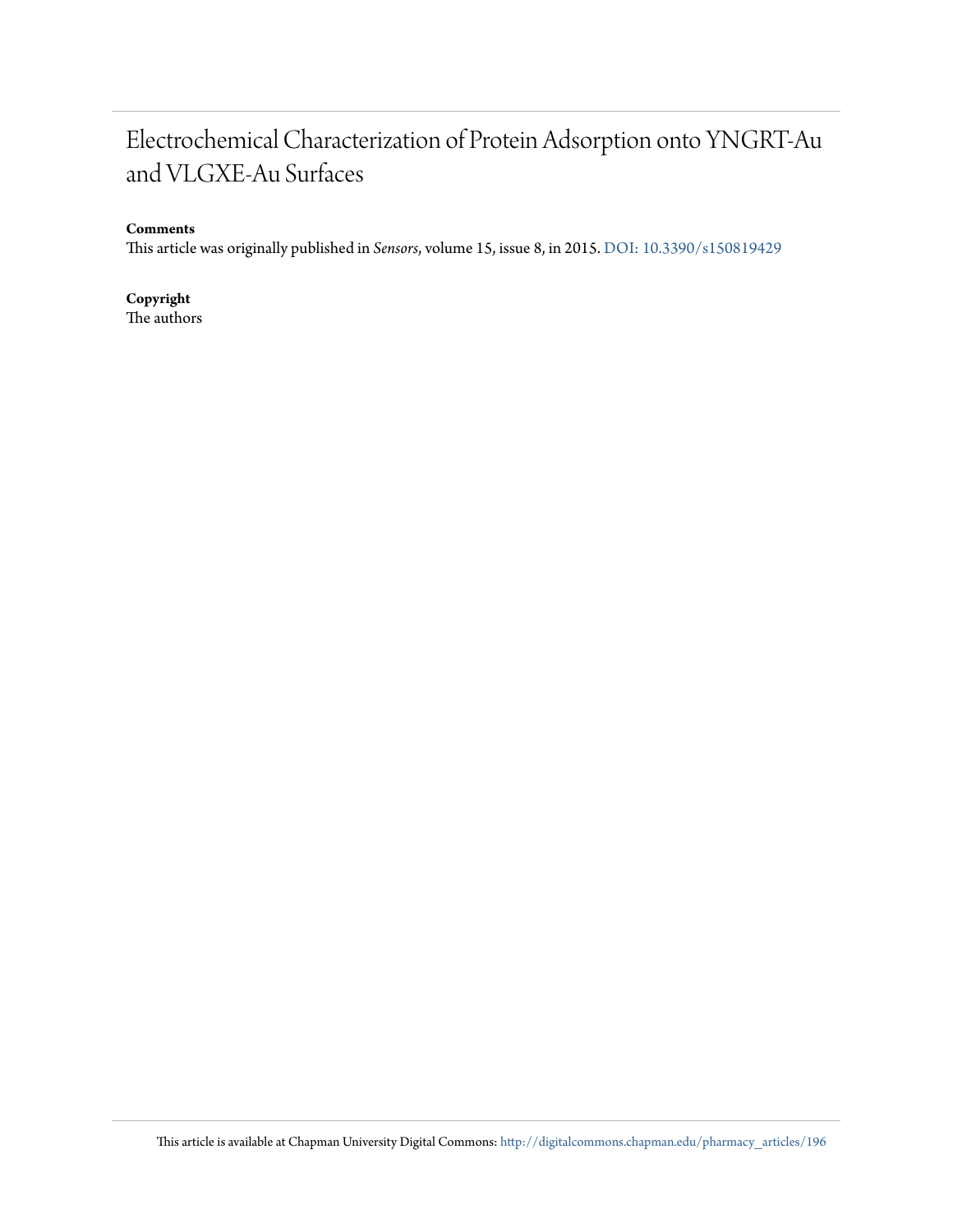

*Article* 

# **Electrochemical Characterization of Protein Adsorption onto YNGRT-Au and VLGXE-Au Surfaces**

**Hanna Trzeciakiewicz 1, Jose Esteves-Villanueva 1, Rania Soudy 2, Kamaljit Kaur 2,3 and Sanela Martic-Milne 1,\*** 

- 1 Department of Chemistry, Oakland University, 2200 North Squirrel Road, Rochester, MI 48309, USA; E-Mails: htrzecia@oakland.edu (H.T.); joesteve@oakland.edu (J.E.-V.)
- <sup>2</sup> Faculty of Pharmacy and Pharmaceutical Sciences, University of Alberta, 87 Avenue, Edmonton, AB T6G 2E1, Canada; E-Mails: soudy@ualberta.ca (R.S.); kkaur@chapman.edu (K.K.)
- 3 Chapman University School of Pharmacy, Harry and Diane Rinker Health Science Campus, Chapman University, Irvine, CA 92618-1908, USA
- **\*** Author to whom correspondence should be addressed; E-Mail: martic@oakland.edu; Tel.: +1-248-370-3088; Fax: +1-248-370-2321.

Academic Editor: Kagan Kerman

*Received: 27 June 2015 / Accepted: 2 August 2015 / Published: 7 August 2015* 

**Abstract:** The adsorption of the proteins CD13, mucin and bovine serum albumin on VLGXE-Au and YNGRT-Au interfaces was monitored by electrochemical impedance spectroscopy in the presence of  $[Fe(CN)_6]^{3-4}$ . The hydrophobicity of the Au surface was tailored using specific peptides, blocking agents and diluents. The combination of blocking agents (ethanolamine or *n*-butylamine) and diluents (hexanethiol or 2-mercaptoethanol) was used to prepare various peptide-modified Au surfaces. Protein adsorption onto the peptide-Au surfaces modified with the combination of *n*-butylamine and hexanethiol produced a dramatic decrease in the charge transfer resistance, Rct, for all three proteins. In contrast, polar peptide-surfaces induced a minimal change in R<sub>ct</sub> for all three proteins. Furthermore, an increase in R<sub>ct</sub> was observed with CD13 (an aminopeptidase overexpressed in certain cancers) in comparison to the other proteins when the VLGXE-Au surface was modified with n-butylamine as a blocking agent. The electrochemical data indicated that protein adsorption may be modulated by tailoring the peptide sequence on Au surfaces and that blocking agents and diluents play a key role in promoting or preventing protein adsorption. The peptide-Au platform may also be used for targeting cancer biomarkers with designer peptides.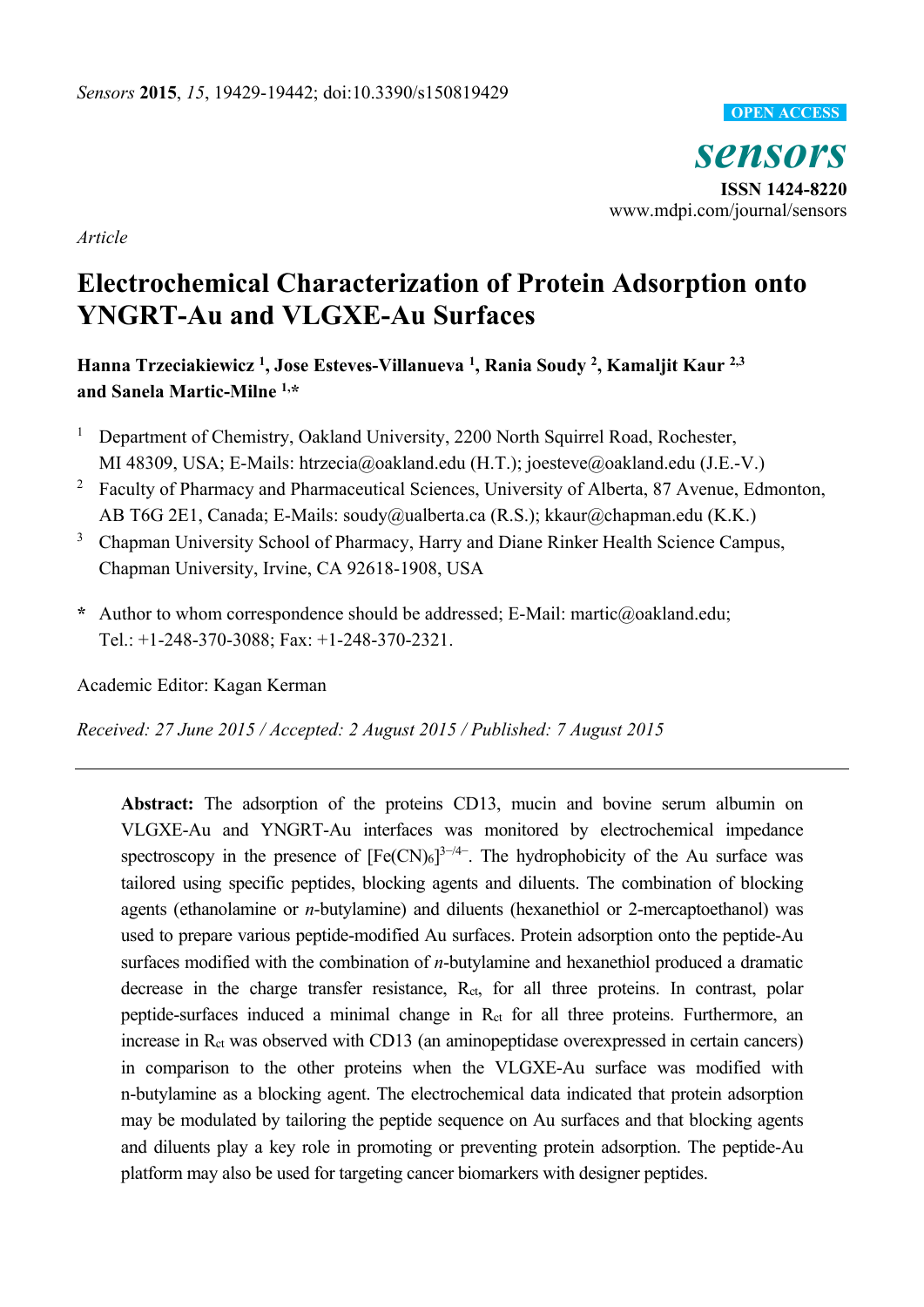**Keywords:** peptides; CD13; mucin; electrochemistry

#### **1. Introduction**

Organized self-assembled monolayers on conductive surfaces represent a powerful approach to tuning the electrical and chemical properties of interfaces. Facile variation in properties such as conductivity, selectivity, wettability, hydrophobicity, and surface density allows for applications in material science, biosensing, bioengineering, coatings, *etc.* [1]. Moreover, adsorption of proteins at a liquid-solid interface is an important event in biomaterials and biomedical sciences [2–5]. Protein adsorption is crucial in cell adhesion for tissue regeneration, even though frequent biofouling is seen as an undesirable process in some applications. In the development of biomedical devices, understanding the protein adsorption or fouling is critical since it may compromise detection and measurement. Several key factors play a role in protein adsorption, such as multiple electrostatic, hydrogen bonding, and hydrophobic interactions, as well as ionic strength, pH, and temperature. For example, hydrophobic proteins such as human serum albumin adsorbs onto hydrophobic surfaces [6], while β-casein protein adsorbs onto hydrophilic surfaces [7]. Hence, the difference in adsorption profiles of proteins may be attributed to different protein structures, like folded globular *versus* unfolded amphiphilic conformation, among many others factors.

Despite efforts made to understand protein adsorption and achieve control over biofouling, the adsorption mechanisms for a range of proteins are still not fully understood. The adsorption mechanism for proteins including bovine serum albumin (BSA), myoglobin, fibrinogen, and lysozyme, were studied on the hydrophobic alkanethiol self-assembled monolayers using a range of techniques such as surface-plasmon resonance, quartz crystal microbalance, and field-effect transistor [8]. In addition, electrochemical methods have been used to study adsorption profiles of redox active proteins [9–17]. Electrochemical impedance spectroscopy (EIS) is an electrochemical method that is rapid, label-free, cost effective, and sensitive to the interfacial properties of an interface upon protein adsorption. EIS has been widely used for detection of protein/protein interactions, as well as for characterization of self-assembled monolayers and adsorption of biomolecules on surfaces [18–20]. The charge transfer resistance is driven by the tunneling of electrons through the surface layer or through the defects on the surface, commonly using  $[Fe(CN)_6]^{3-4-}$  redox probe [21]. The adsorption of protein modulated the impedance by hindering the current flow from the solution redox probe across the electrode/electrolyte interface. Decreased electron transfer rates were observed between the electrode surface and the electrolyte via protein film composed of dehydrogenase, BSA, lysozyme, *etc.* Additional electrochemical changes upon protein adsorption include the increase in impedance, decrease in current, and significant potential shift. The formation of protein layers at the electrode surface was linked to the blocking of the electron transfer kinetics. Examples of an enhanced electron transfer upon protein adsorption are less common, except for the adsorption of redox active proteins. In addition, protein adsorption onto metallic surfaces may also increase electron transfer due to corrosion of the metal [22,23].

In this work, cyclic voltammetry (CV) and EIS were used to monitor the surface properties of peptide films and protein adsorption via electron transfer perturbations on Au surfaces. The proteins of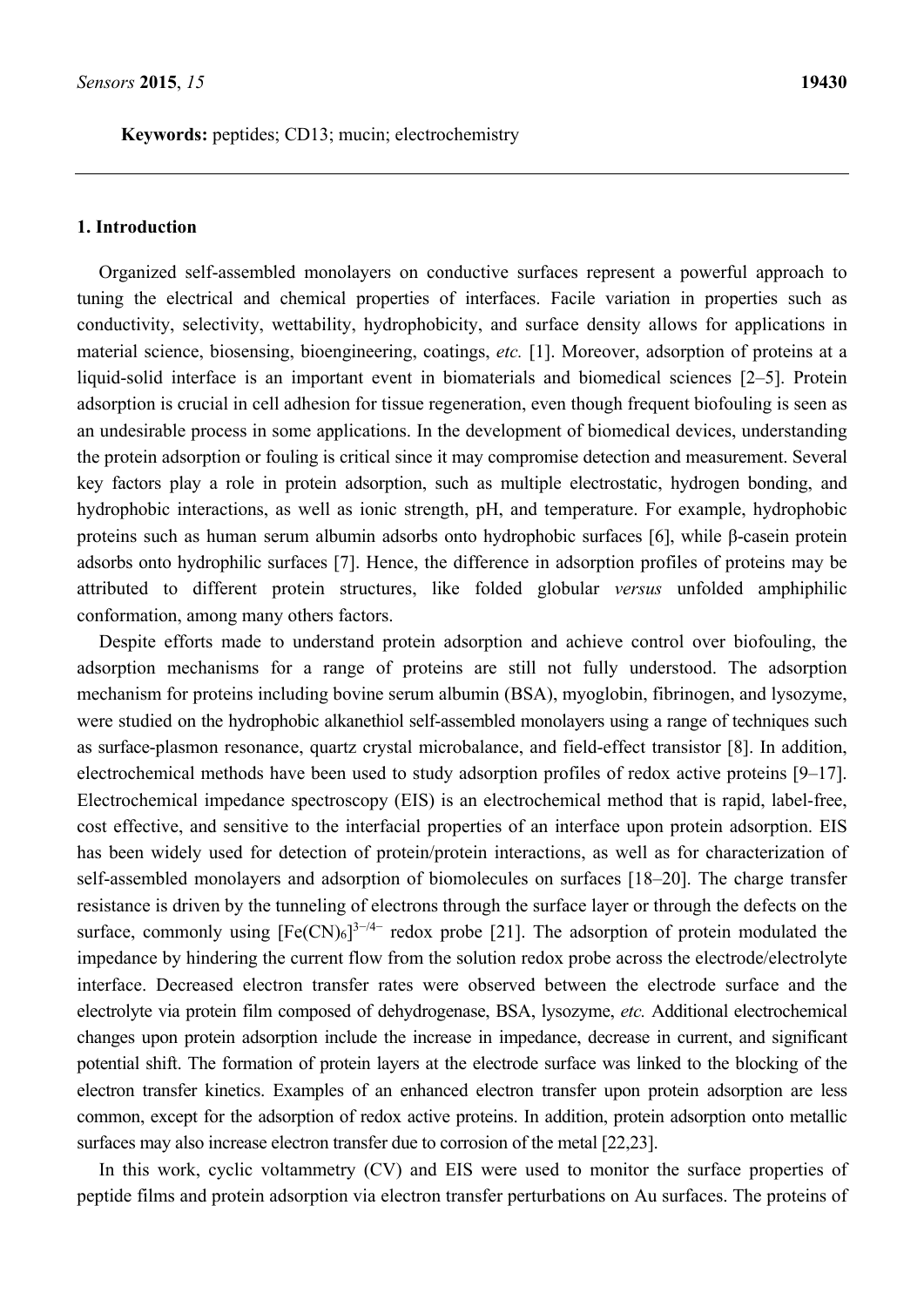interests were CD13, mucin, and BSA CD13 is a Zn(II) dependent metalloprotease that is involved in cell proliferation, invasion and angiogenesis [24,25]. CD13 is highly expressed on myeloid cells and is a reliable biomarker for the myeloid lineage of normal and leukemic cells [26]. Mucin is a glycosylated protein that predominantly binds to the hydrophobic domain of the membranes. The over-expression of mucin has been linked to diseases such as cystic fibrosis, cancer and lung disease [27–29]. Hence, mucin is a potential biomarker for malignancies and other disease processes. BSA is a globular protein that is considered hydrophobic, and is commonly used in non-specific adsorption studies. Two peptides, YNGRT and VLGXE, were selected to study interaction with these proteins. These peptides have been shown to display differential binding to CD13 positive cells such as HUVEC and HT-1080 [30]. Here we demonstrated that the electron transfer of  $[Fe(CN)_6]^{3-4-}$  may be modulated by protein adsorption onto peptide-modified Au surfaces (VLGXE-Au and YNGRT-Au). The selection of the peptide sequence as well as the blocking agents and diluents for the surface strongly affected the impedance during protein adsorption. The enhancement or depletion of the electron transfer, due to protein adsorption, was achieved by tailoring the surface hydrophobicity and peptide content.

#### **2. Experimental Section**

Peptides VLGXE and YNGRT were synthesized as previously described [31]. Electrochemical experiments were performed using a CHI660D Potentiostat and gold disk electrodes (2 mm diameter, 0.031 cm<sup>2</sup> surface area) (CH Instruments, Inc., Austin, TX, USA). The redox probes potassium ferricyanide(III)  $(K_3[Fe(CN)_6])$  and potassium ferrocyanide(II)  $(K_4[Fe(CN)_6])$  and mucin protein were purchased from Sigma-Aldrich (St Louis, MO, USA). The sodium phosphate monobasic, anhydrous, tris(hydroxymethyl)aminomethane (TRIS), and hydrogen chloride were purchased from Fisher Scientific (Waltham, MA, USA). The sodium phosphate dibasic, anhydrous as obtained from J.T. Baker (Phillipsburg, NJ, USA). CD13 protein was purchased from Novus Biologicals (Littleton, CO, USA). Potassium nitrate, bovine serum albumin and sodium hydroxide were purchased from Amresco (Cleveland, OH, USA). Glycerol was obtained from EMD (Cleveland, OH, USA) and ethanolamine from Acros Organic (Pittsburgh, PA, USA). 2-mercaptoethanol was purchased from BioRad (Hercules, CA, USA). The CD13 buffer consisted of 25 mM TRIS HCl, pH 8.0, 2% glycerol. The phosphate buffer pH 8.0 was composed of 1.7 mM sodium phosphate monobasic, and 10 mM sodium phosphate dibasic, and pH adjusted with concentrated sodium hydroxide.

#### *2.1. Preparation of Peptide-Au Films*

Cleaning of Au electrodes was achieved as follows: (1) etching in piranha solution for 5 min  $(3:1 \frac{v}{v}$  % H<sub>2</sub>SO<sub>4</sub>:H<sub>2</sub>O<sub>2</sub>); (2) hand polishing in alumina (1 µm, 0.3 µm and 0.05 µm) for 1 min each; and (3) sonicating in Milli-Q water for 5 min. Electrochemical cleaning was performed by CV in 0.5 M KOH solution at 0.5 V·s<sup>-1</sup> in the -2–0 V potential range, followed by CV in 0.5 M H<sub>2</sub>SO<sub>4</sub> at 0.5 V·s<sup>−</sup><sup>1</sup> in the 0–1.5 V potential range. The clean Au electrodes were rinsed with deionized water, and dried under N2 flow, and then incubated in a 2 mM solution of Lipoic acid *N*-hydroxysuccinimide ester (Lip-NHS) in ethanol for 3 days at 5 °C. Next, the Lip-NHS-modified electrodes were rinsed with ethanol. For peptide immobilization, Au electrodes were incubated with 100 μM peptide solution (YNGRT or VLGXE, 10% *v*/*v* acetonitrile in water for 24 h at 5 °C). The peptide-modified electrodes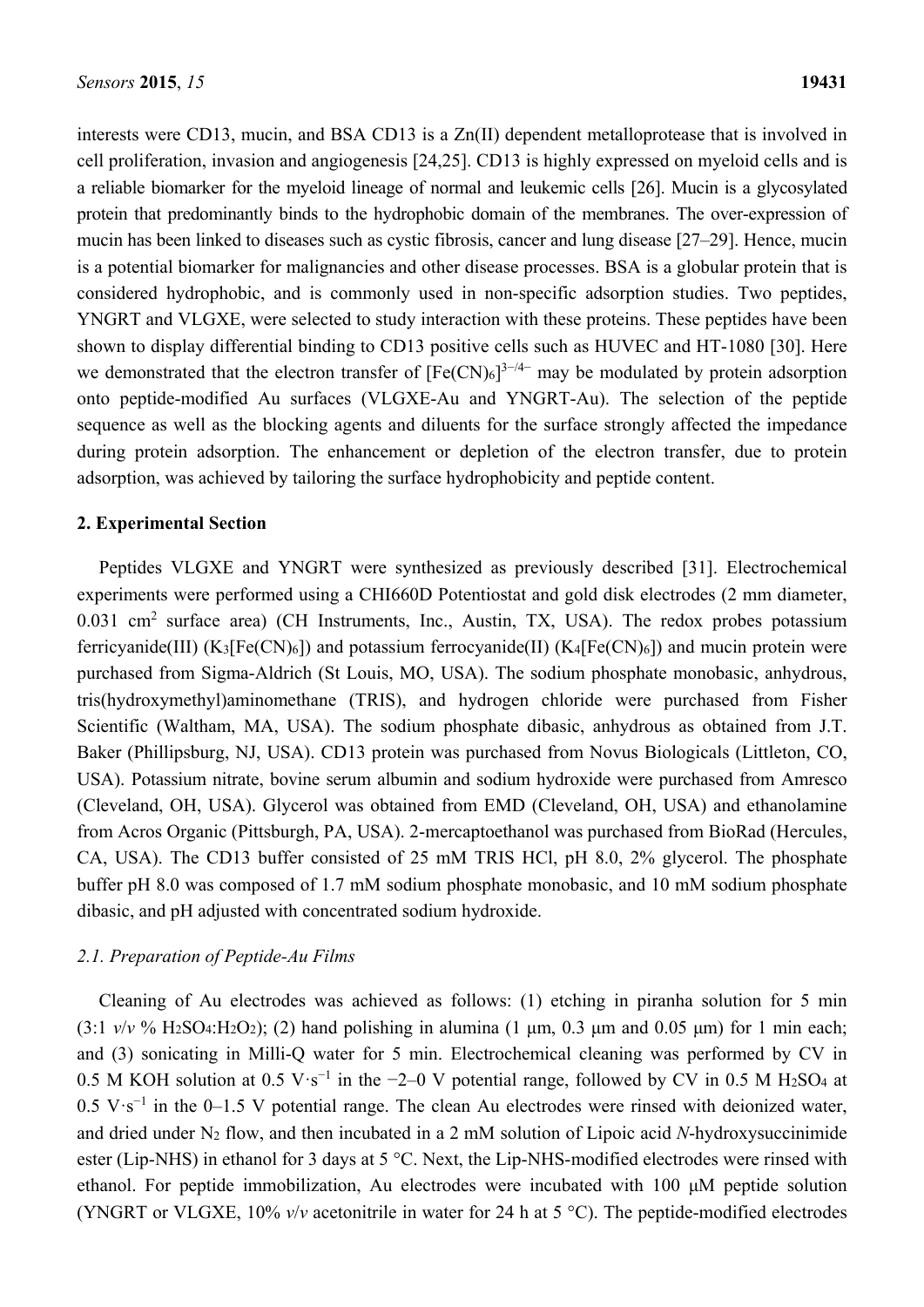were rinsed with water and immersed in 100 mM ethanolamine solution (ethanol) for 1 h at 25 °C in order to block all unreacted NHS active ester groups. Finally, peptide-based electrodes were incubated in 10 mM 2-mercaptoethanol solution (ethanol) for 20 min at 25 °C to block any exposed Au surfaces. The electrodes were rinsed with ethanol, and dried with  $N_2$  gas prior to electrochemical measurements.

#### *2.2. Electrochemical Measurements*

Electrochemical experiments were performed using the following redox-active electrolyte: 5 mM ferri/ferrocyanide, 0.5 M potassium nitrate, 10 mM phosphate buffer, pH 8.0. CV was performed at a scan rate of 0.1 V·s<sup>-1</sup> and in the potential range of  $-0.4$  to 0.7 V, unless otherwise mentioned. EIS was carried out initially at an open circuit potential (OCP), a frequency range between 1 Hz to 100 KHz, and an amplitude of 5 mV. Experimental EIS data were fitted with an equivalent circuit using ZSimp Win 3.22 (Princeton Applied Research, Oak Ridge, TN, USA). Fitted and experimental data were presented in the form of Nyquist plots. All experiments were performed in triplicates and the corresponding error bars represent the standard deviations. The charge transfer resistance, R<sub>ct</sub>, was determined by fitting the impedance data to the appropriate equivalent circuit. The CV and EIS were carried out after each modification step. The peptide-based electrodes were measured before and after incubations with protein to determine the  $R_{ct}$  change.

For CD13 protein binding studies, the peptide-immobilized electrodes were incubated in the 5 µL of CD13 solution (10  $\mu$ g·mL<sup>-1</sup> in 25 mM TRIS·HCl, pH 8.0, 2% glycerol) for 2 h at 37 °C. The electrodes were then rinsed with 10 mM phosphate buffer, pH 8.0 and measured. The CD13 concentrations studies were carried out at 0, 0.001, 0.01, 0.1, 1, 10 and 50  $\mu$ ·mL<sup>-1</sup>.

For experiments with BSA and mucin, the peptide-immobilized electrodes were incubated in the 5 μL of protein solution (10 μg·mL<sup>-1</sup> in 25 mM TRIS·HCl, pH 8.0, 2% glycerol) for 2 h at 37 °C. Next, the electrodes were rinsed and measured. The control experiment was conducted by incubating the peptide-free electrodes in CD13 protein solution as described previously.

#### **3. Results and Discussion**

#### *3.1. Preparation and Characterization of Peptide-Au Surfaces*

For binding studies of proteins, two acyclic pentapeptides were chosen: YNGRT and VLGXE. The YNGRT sequence is present in the protein, fibronectin. By using conventional cell studies, the former peptide was reported to display higher binding to CD13, while the latter was not a substrate for CD13 [30]. To immobilize target peptides, clean bare Au surface was exposed to Lip-NHS solution for 3 days to ensure formation of a self-assembled monolayer as illustrated in Figure 1a.

The Lip-NHS was synthesized in house as previously described [32]. Next, the target peptide was attached via *N*-terminal to the existing disulfide monolayer as in Figure 1b. Amide conjugation chemistry was used to prepare YNGRT-Au and VLGXE-Au surfaces. The VLGXE peptide has a single reactive amine group at the *N*-terminal which is presumably used for amide conjugation leading to a single VLGXE peptide orientation on the surface. The YNGRT peptide is overall positively charged and contains two basic functional groups, the *N*-terminal amine and guanidine in Arginine (R) side chains. The *N*-terminal, amine and protonated guanidinium of the R group are expected to have pKa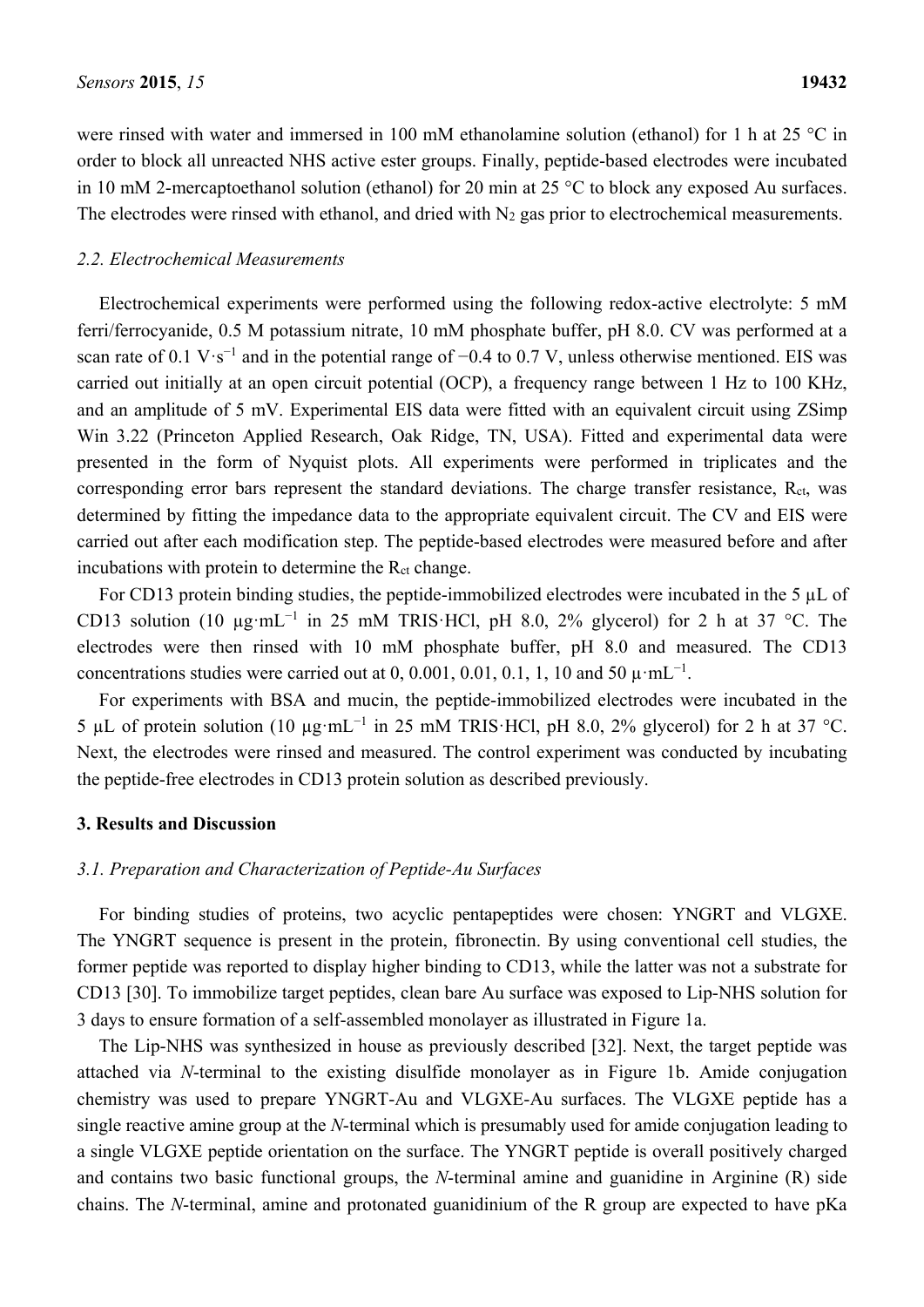values of 9 and 12, respectively. With the *N*-terminal amine being the most reactive, coupling is expected via the *N*-terminal. In addition, YNGRT is overall positively charged while VLGXE is negatively charged. At a working pH this may lead to different non-specific electrostatic interactions with the Au surface for YNGRT peptide during the immobilization step. Recent studies have identified Arginine as the charged amino acid that facilitates initial binding to Au surface [33]. Hence, the Arginine residue in YNGRT may bind electrostatically to the exposed Au sites. To block unreacted NHS sites, the blocking agent, ethanolamine, was used (Figure 1c). The backfilling of any exposed Au surface was achieved by using the diluent, 2-mercaptoethanol (Figure 1d), which also minimized any non-specific protein adsorption due to hydrophobic interactions. The YNGRT-Au and VLGXE-Au surfaces were characterized using the electrochemical methods.



**Figure 1.** Stepwise procedure for covalent immobilization of peptide (YNGRT or VLGXE) on Au: (**a**) Lipoic acid N-hydroxysuccinimide ester (Lip-NHS); (**b**) peptide in 10% acetonitrile (YNGRT or VLGXE); (**c**) ethanolamine; (**d**) 2-mercaptoethanol.

The surface modification steps were monitored by cyclic voltammetry and electrochemical impedance spectroscopy in the presence of  $[Fe(CN)_6]^{3-4}$ . The cyclic voltammograms of stepwise surface preparation of YNGRT-Au and VLGXE-Au are presented in Figure 2A,B, respectively.

Compared to the bare Au electrode (a), the immobilization of Lip-NHS (b) produced a decrease in current and an increase in the potential shift. Then the immobilization of the peptides was characterized by a reduced current. The YNGRT immobilization produced a lower current and greater potential separation than the VLGXE immobilization, presumably due to the numerous points of attachment, namely an *N*-terminal amine for covalent attachment and an Arginine side chain for non-covalent binding to the Au surface. The subsequent blocking by ethanolamine (d) and backfilling with 2-mercaptoethanol (e) produced the final YNGRT-Au and VLGXE-Au surfaces.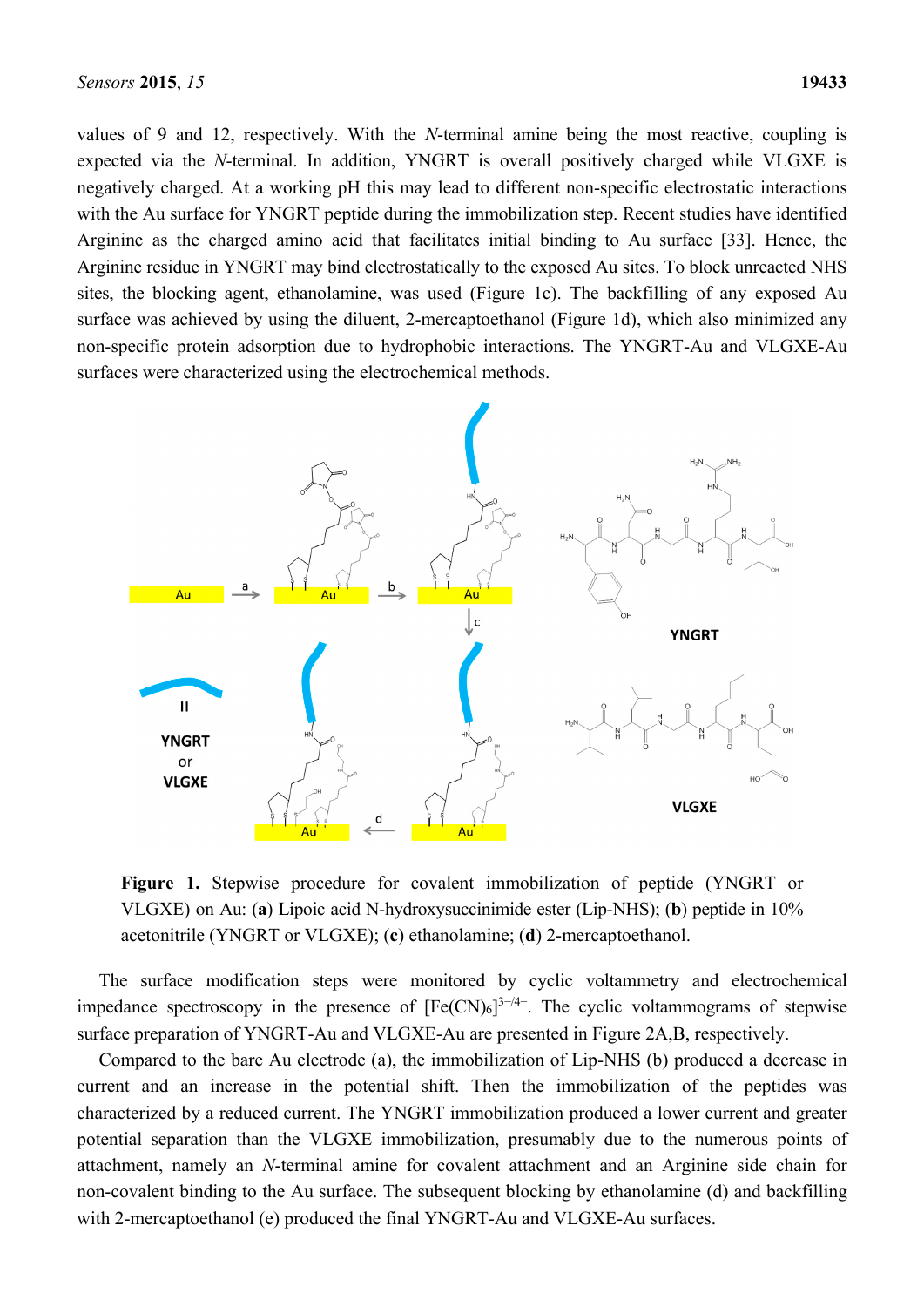

**Figure 2.** Cyclic voltammograms of the step-wise surface fabrication of (**A**) YNGRT-Au and (**B**) VLGXE-Au: (a) bare Au; (b) Lip-NHS; (c) peptide; (d) ethanolamine; and (e) 2-mercaptoethanol.

The stepwise surface modification during fabrication of YNGRT-Au and VLGXE-Au was also monitored by EIS (Figure 3).



**Figure 3.** Nyquist plots of the step-wise surface fabrication of (**A**) YNGRT-Au and (**B**) VLGXE-Au: (a) bare Au, (b) Lip-NHS, (c) peptide, (d) ethanolamine and (e) 2-mercaptoethanol (inset: equivalent circuit used for fitting impedance data).

Nyquist plots in Figure 3A,B show that Lip-NHS (b) produced higher resistance and a larger semi-circle portion of the curve. Subsequent immobilization of peptides (c) produced lower resistance presumably due to introduction of charge from peptide films. Interestingly, the blocking with ethanolamine (d) produced much lower impedance due to replacement of some non-specifically adsorbed peptides on the surface. The final backfilling step with 2-mercaptoethanol (e) produced a slightly lower resistance. The CVs and Nyquist plots of the final YNGRT-Au (a) and VLGXE-Au (b) surfaces are presented in Figure 4. CVs for both peptide surfaces were similar (Figure 4A). The semi-circle in the Nyquist plots indicated significant charge-transfer resistance, R<sub>ct</sub>, due to immobilization of peptide films on Au electrodes. The impedance was fitted to the equivalent circuit (Figure 4B inset) and the impedance fitted parameters are presented in Table 1. The equivalent circuit was composed of solution resistance, R<sub>s</sub>, in series with the complex component, the constant phase element, CPE (Q), in parallel with the charge transfer resistance, R<sub>ct</sub>, and Warburg constant, W.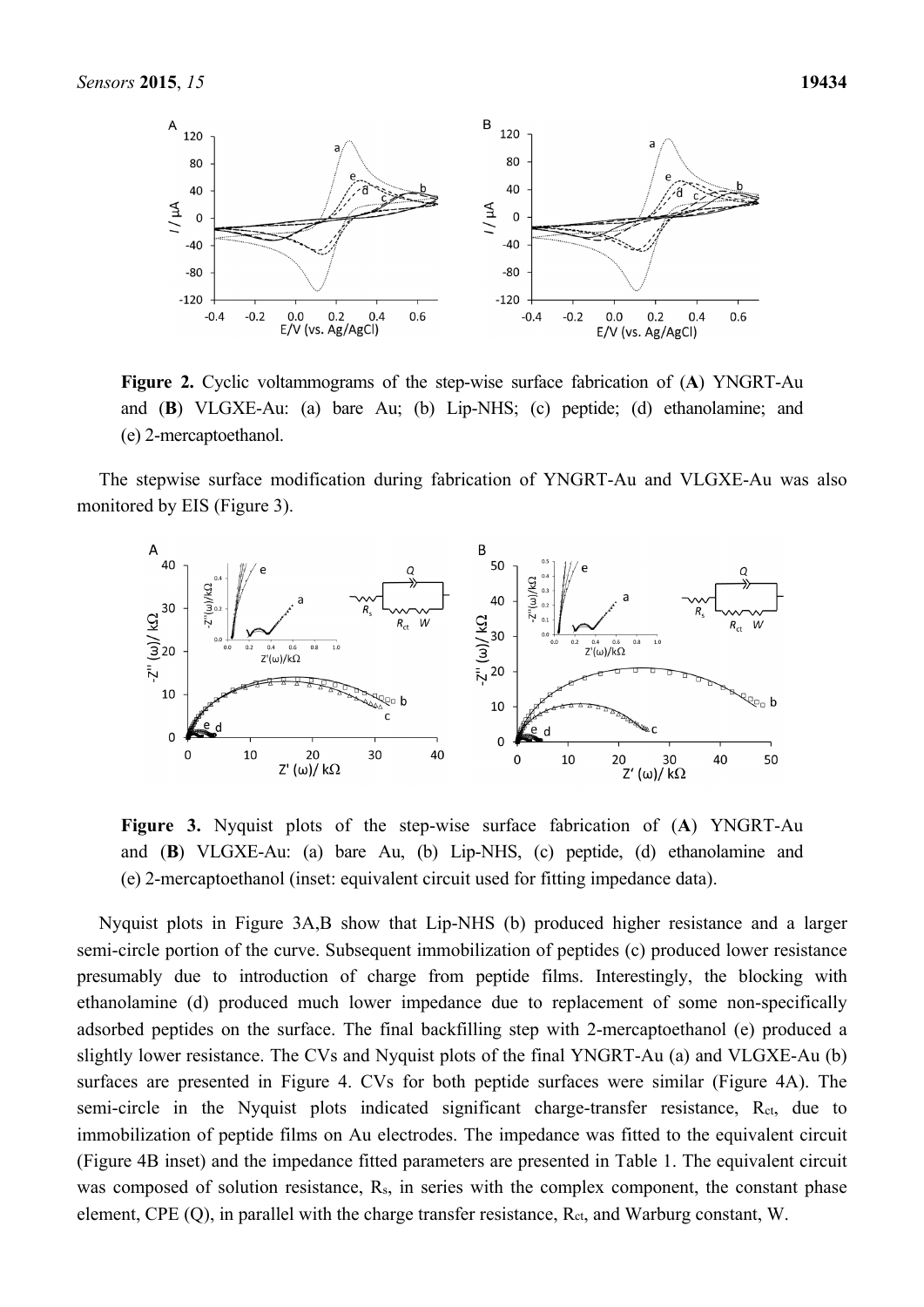

**Figure 4.** (**A**) Cyclic voltammograms and (**B**) Nyquist plots of YNGRT-Au (a) and VLGXE-Au (b) surfaces.

**Table 1.** Impedance parameters fitted for YNGRT-Au and VLGXE-Au surfaces using the equivalent circuit in Figure 4B (inset).

|           | $R_s$ (kΩ)         | $CPE (\mu \Omega^{-1} \cdot s^n)$ |                 | $R_{ct}$ (kΩ)   | $W (μΩ-1·s0.5)$ |
|-----------|--------------------|-----------------------------------|-----------------|-----------------|-----------------|
| YNGRT-Au- | $(1)(14 \pm 0)1$   | $110 \pm 013$                     | $0.94 \pm 0.01$ | $2.46 \pm 0.69$ | $523 \pm 86.2$  |
| VLGXE-Au- | $(10.04 \pm 0.01)$ | $1.33 \pm 0.23$                   | $0.93 \pm 0.01$ | $1.82 \pm 0.35$ | $570 \pm 88.9$  |

#### *3.2. Protein Binding to Peptide-Au Surfaces*

Adsorption of proteins was studied at open circuit potential and in 5 mM  $[Fe(CN)_6]^{3-/4-}$ , 0.5 M potassium nitrate, and 10 mM phosphate buffer, pH 8.5. The peptide-modified Au surfaces were exposed to various protein solutions for 2 h at 37 °C in order to induce protein adsorption and binding. The proteins under investigation were CD13, mucin, and BSA. In the event of favorable protein binding to the immobilized peptide, the impedance was expected to change. After incubation in 10 µg·mL<sup>−</sup><sup>1</sup> of protein, the peptide-modified electrodes were rinsed and measured by EIS. The plots of change in Rct as a function of protein for YNGRT-Au and VLGXE-Au surfaces are depicted in Figure 5.



**Figure 5.** Plot of change in R<sub>ct</sub> as a function of protein solution during adsorption onto YNGRT-Au (A) and VLGXE-Au (B) surfaces (each protein was at 10  $\mu$ g·mL<sup>-1</sup> whereas buffer refers to the protein-free solution).

The binding of CD13 to YNGRT-Au increased the R<sub>ct</sub> value by  $1.5 \pm 0.42$  kΩ (Figure 5A). The R<sub>ct</sub> values for YNGRT-Au and CD13-YNGRT-Au were  $0.48 \pm 0.42$  k $\Omega$  and  $1.91 \pm 0.97$  k $\Omega$ , respectively.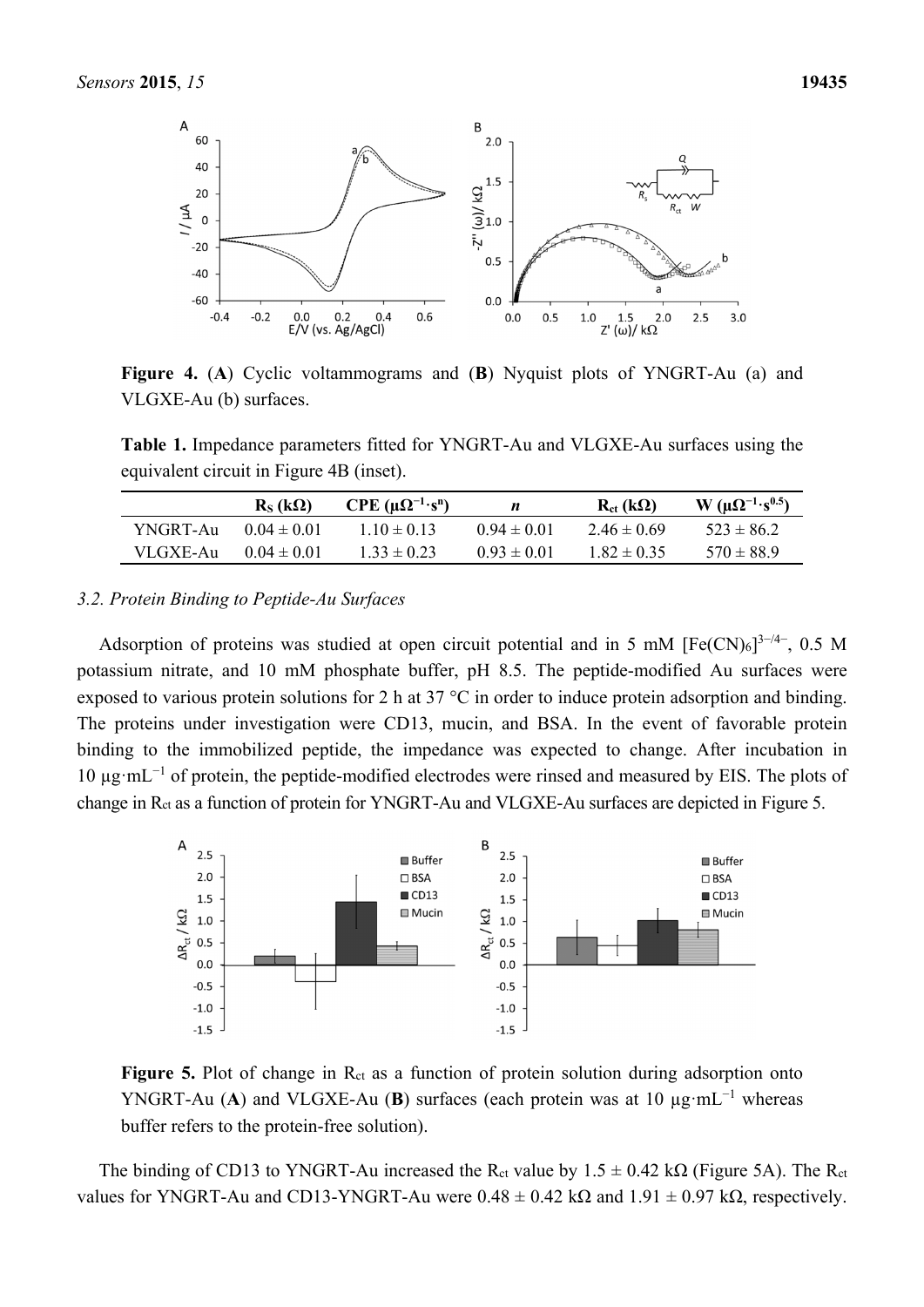In contrast, in the absence of protein (buffer), very little change in R<sub>ct</sub> was observed. Notably, BSA resulted in a 25% decrease in impedance (negative  $\Delta R_{ct}$  value). Also, there was an increase in impedance in the presence of mucin, but much less so than for CD13.

An increase in impedance was observed when VLGXE-Au was exposed to all three proteins (Figure 5B). The R<sub>ct</sub> values for VLGXE-Au and CD13-VLGXE-Au were  $0.68 \pm 0.19$  kΩ and  $1.02 \pm 0.28$  kΩ, respectively. The BSA and mucin binding produced large  $\Delta R_{\text{ct}}$  values as well. Notably, a dramatic change in impedance in the presence of buffer (protein free solution) suggests some rearrangement of peptide film. Previous studies also reported slight binding of this sequence to CD13 protein overexpressed on the HUVEC or HT-1080 cell lines [30]. Notably, even mucin binding to VLGXE-Au surface produced an increase in electrochemical signal.

At an adsorption solution pH and electrolyte pH of 8.0, it is expected that all three proteins studied contain an overall negative charge. BSA is a relatively small protein (66 kDa molecular weight, 14 nm  $\times$  4 nm size), highly hydrophobic and pI  $\sim$  5. Hence when at pH 8.0, it is expected that BSA is overall negatively charged. Mucin is a large protein (120–225 kDa) existing as a random coil around pH 7, with an end-to-end length of 390 nm and persistence length of 8–10 nm [34]. The isoelectric point of mucin has been reported to be between 2 and 3. At pH 8.0, mucin is not expected to undergo any aggregation or gelation, since it presumably exists as a monomer and is overall negatively charged [35]. At pH 8.0, mucin may exist as an extended protein in a random coil conformation. The CD13 protein has a molecular mass of 150 kDa and pI of 4 [36].

From Figure 5A it is apparent that CD13 binds and adsorbs to YNGRT-Au specifically and caused the greatest increase in the surface coverage, *i.e.*, an increase in charge transfer resistance. This increase indicates that YNGRT-Au binds CD13 specifically. Despite the overall negative charge of all three proteins, CD13 caused the greatest increase in the electrochemical signal, indicating that electrostatic interactions are not the main cause of the electrochemical signal modulations. Since CD13 and mucin are of similar molecular weights (almost double that of BSA), the dramatic signal increase with CD13 may not be attributed to the overall size of the protein, but rather to a specific interactions between CD13 and YNGRT peptide, which is lacking in the case of mucin. Overall, the results (Figure 5) highlight that the YNGRT-Au surface binds selectively to CD13, whereas the VLGXE-Au surface is not selective and binds to all three proteins to somewhat similar extent.

#### *3.3. Effects of Surface Composition on Protein Adsorption*

To understand protein binding and adsorption to the peptide-Au surface, various interfaces were prepared by changing the blocking agent/diluent combination: (a) ethanolamine/2-mercaptoethanol; (b) ethanolamine/hexanethiol; (c) *n*-butylamine/hexanethiol; and (d) *n*-butylamine/2-mercaptoethanol. The ethanolamine/2-mercaptoethanol-treated surfaces may be considered highly hydrophilic. The protein binding to this type of surface was described in Section 3.2. The ethanolamine/hexanethiol and *n*-butylamine/2-mercaptoethanol peptide-Au surfaces were considered partially hydrophilic. By contrast, *n*-butylamine/hexanethiol peptide-Au surface may be considered highly hydrophobic. The ranking of hydrophobicity is summarized in Table 2.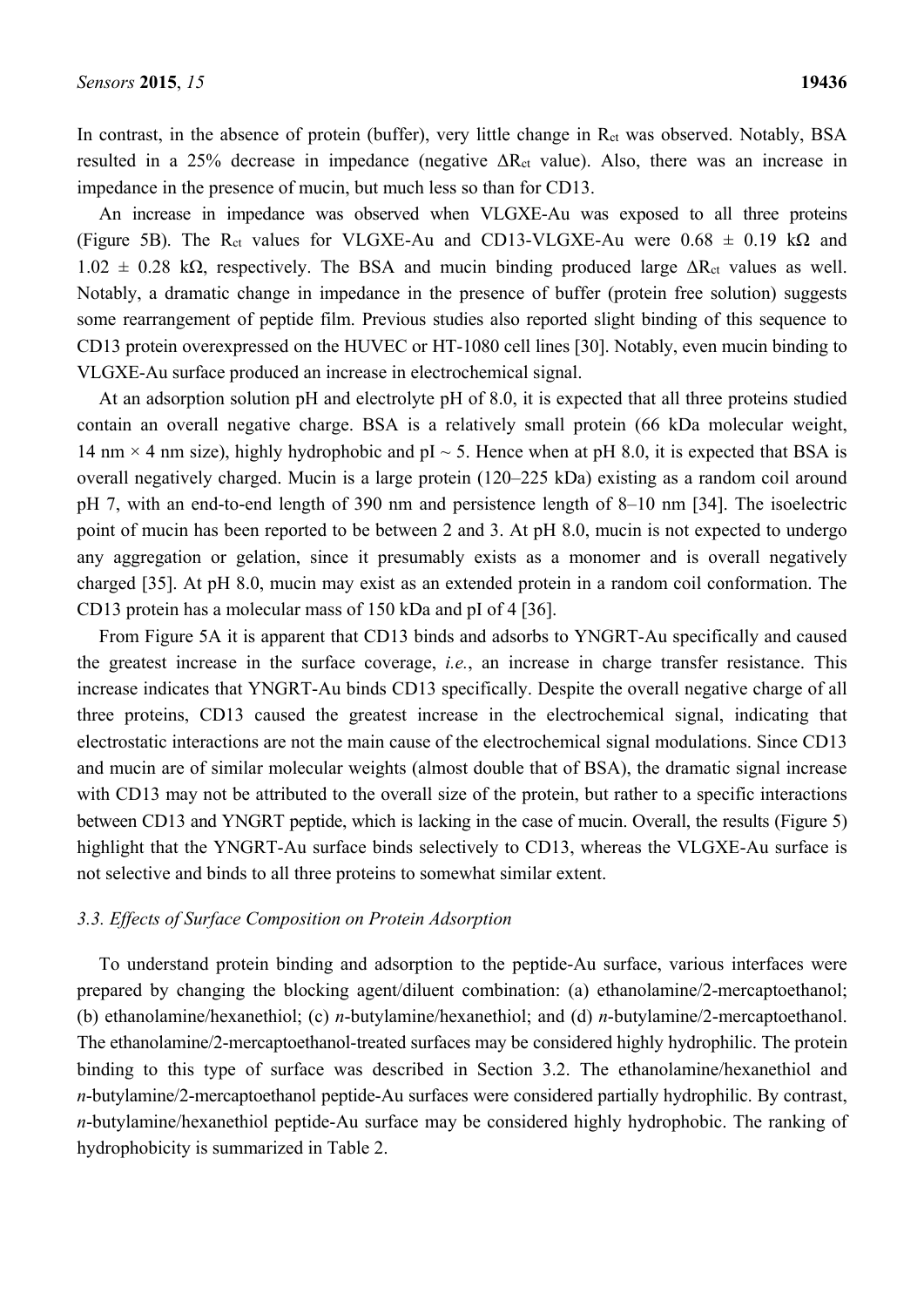| <b>Combination</b> | <b>Blocking Agent</b> | <b>Diluent</b>    | <b>Hydrophobicity</b> |
|--------------------|-----------------------|-------------------|-----------------------|
| a                  | Ethanolamine          | 2-mercaptoethanol | Highly hydrophilic    |
| b                  | Ethanolamine          | hexanethiol       | Partially hydrophilic |
| c                  | $n$ -butylamine       | hexanethiol       | Highly hydrophobic    |
| d                  | $n$ -butylamine       | 2-mercaptoethanol | Partially hydrophobic |

**Table 2.** Summary of combinations of blocking agent and diluent with corresponding hydrophobicity.

Figure 6A depicts binding of CD13 protein to various YNGRT-Au surfaces with different hydrophobicity. The highly nonpolar surface (c) produced a large decrease in  $\Delta R_{ct}$  of  $-14 \pm 3.5$  k $\Omega$ upon adsorption of CD13. However, other partially hydrophilic and highly hydrophilic surfaces produced relatively small increases in  $ΔR<sub>ct</sub>$  of  $~1$  kΩ. Similarly, BSA (Figure 6B) and mucin (Figure 6C) adsorptions produced large  $\Delta R_{ct}$  values when highly nonpolar blocking agent and diluent were used (c). Hence, a significant electrochemical signal change may be due to largely hydrophobic interactions during protein binding or adsorption to YNGRT-Au surfaces. The hydrophobic proteins are expected to adsorb onto hydrophobic surfaces more so than onto hydrophilic surfaces [37]. The electrochemical data suggest that all three proteins have similar hydrophobic content and all adsorb onto largely hydrophobic surfaces.



Figure 6. Plot of change in R<sub>ct</sub> as a function of protein solution during (**A**) CD13; (**B**) BSA; and (**C**) mucin protein adsorption on YNGRT-Au with various surfaces: (a) ethanolamine/2-mercaptoethanol, (b) ethanolamine/hexanethiol, (c) *n*-butylamine/hexanethiol, (d) *n*-butylamine/2-mercaptoethanol (protein concentration was  $10 \mu g·mL^{-1}$ ).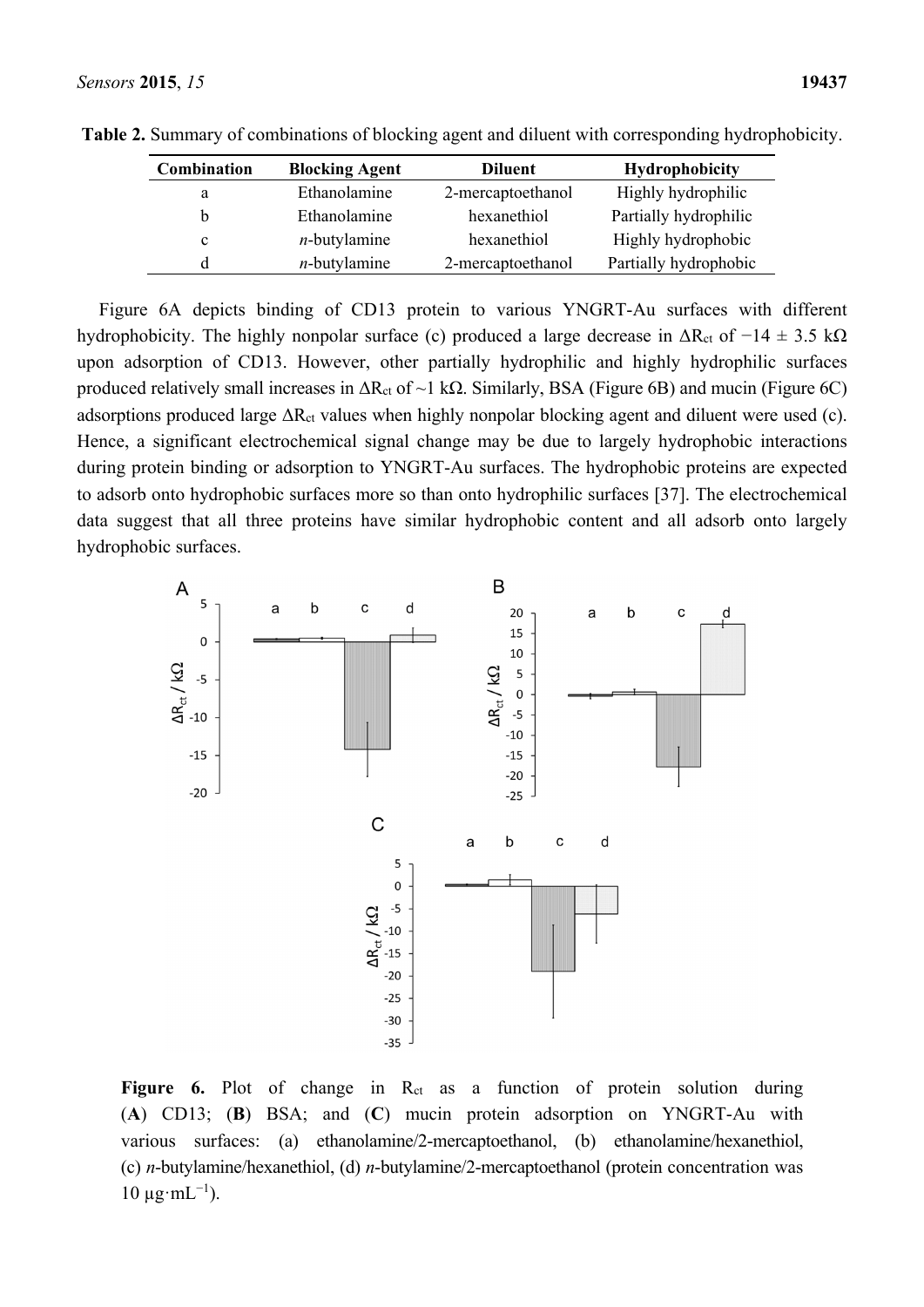When the VLGXE-Au interface was prepared with the various combinations of blocking agents and diluents, the protein adsorption and binding was also measured by impedance. When ethanolamine/2-mercaptoethanol and ethanolamine/hexanethiol were used in preparation of the VLGXE-Au surface, the adsorption of CD13, BSA and mucin produced similar responses with low values of  $\Delta R_{ct}$ . The large increase in  $\Delta R_{ct}$  was observed with the n-butylamine blocking agent (c and d). In Figure 7B, BSA adsorption onto VLGXE-Au surface with n-buthylamine/hexanethiol (c) produced the largest  $\Delta R_{ct}$  of  $-25 \pm 6.5$  kΩ. This may be indicative of the largest BSA adsorption onto this surface compared to others. All other surfaces yielded a small increase in  $\Delta R_{ct}$  for BSA. The adsorption of BSA onto bare-Au, cysteine-Au and thiophenol-Au surfaces was reported at pH 7.3, and BSA adsorption was positively correlated to the surface hydrophilicity of the electrode [38].



Figure 7. Plot of change in R<sub>ct</sub> as a function of protein solution during (**A**) CD13; (**B**) BSA; and (**C**) mucin protein adsorption on VLGXE-Au with various surfaces: (a) ethanolamine/2-mercaptoethanol, (b) ethanolamine/hexanethiol, (c) n-butylamine/hexanethiol, (d) n-butylamine/2-mercaptoethanol (protein concentration was 10  $\mu$ g·mL<sup>-1</sup>).

The adsorption of the mucin protein onto various VLGXE-Au surfaces was also monitored (Figure 7C). The adsorption onto highly nonpolar surface containing n-butylamine/hexanethiol (c) produced the largest decrease in  $ΔR<sub>ct</sub>$  at  $-18 \pm 7.2$  kΩ, as was seen for other proteins. Interestingly, the partially hydrophilic surface (d) (n-butylamine/2-mercaptoethanol) also produced a decrease in ΔRct of  $-9.8 \pm 6.5$  kΩ. This was not observed for BSA.

At pH 8.0, the YNGRT-Au interface was overall neutral, but the VLGXE-Au interface may be overall negatively charged. Hence, the negatively charged proteins should be less attracted to the negatively charged peptide film, *i.e.*, VLGXE-Au. However, it seems that the VLGXE-Au surface with hydrophobic blocking agent and diluent induced the largest protein adsorption.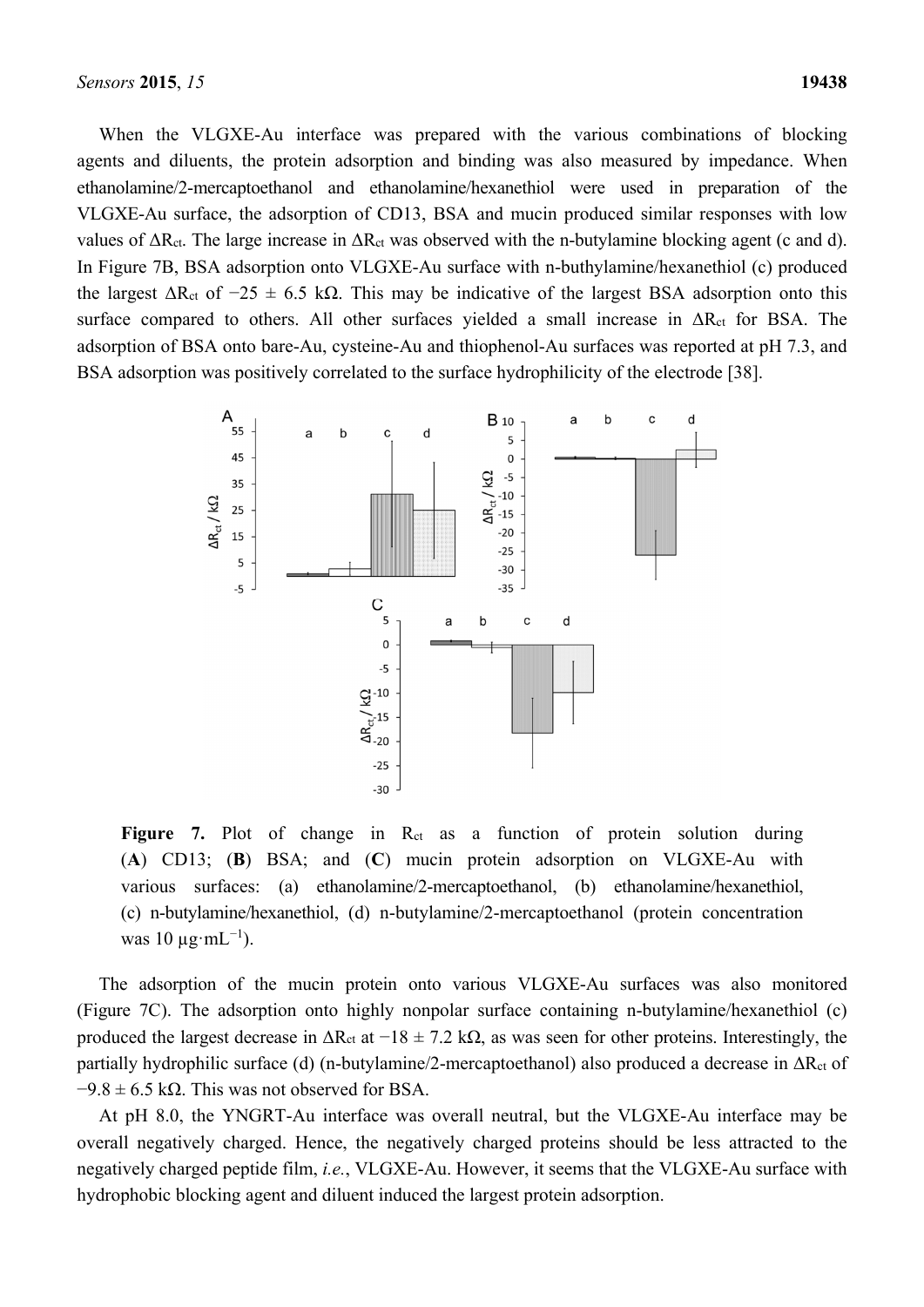The electrochemical data indicated that highly nonpolar surfaces induced the greatest change in charge transfer resistance for all three negatively charged proteins under investigation. This trend suggested significant protein adsorption onto highly nonpolar surfaces, based on the blocking agent, n-butylamine, which may be driven via hydrophobic rather than electrostatic interactions. Importantly, the introduction of hydrophilic blocking agent or diluent significantly reduced protein adsorption or binding and had little effect on the R<sub>ct</sub>. The decrease in R<sub>ct</sub> values, following protein binding, may be due to protein reorientation on the surface and formation of holes for a more facile electron transfer from the solution redox probe to the electrode. While other processes may be occurring during adsorption, such as hydrogen bonding, electrostatic and Van der Waals interactions, the hydrophobic interactions seemed to dominate the electrochemical trend. In addition, applied potential during electrochemical measurement may influence the protein adsorption. All measurements were carried out at open circuit potential, where peptide films may be neutral or negatively charged. Since both peptide films produced a similar electrochemical response, the proteins may adsorb to a similar extent on both peptide surfaces. However, the level of surface hydrophobicity rather than electrostatic interactions predominately contributed to protein adsorption.

#### **4. Conclusions/Outlook**

The electrochemical detection of proteins on immobilized peptide-Au platforms was demonstrated. The surface modification dramatically influenced protein adsorption, indicating that in the design of peptide-based biosensors, careful selection of blocking agent and diluent is required. Overall, highly hydrophobic surface induced the greater electrochemical response, suggesting maximum protein adsorption. The peptide-based platform described here may be used with the custom peptides library to develop a multiplexed assay for detection of multiple cancer biomarkers in a single device. This application would allow for point-of-care diagnosis and drug and disease progression screening.

#### **Acknowledgments**

Sanela Martic-Milne thanks the Oakland University for funding. Hanna Trzeciakiewicz thanks Department of Chemistry and Oakland University for the summer research award.

#### **Author Contributions**

Hanna Trzeciakiewicz carried out most of the electrochemical measurements. Jose Esteves-Villanueva contributed to some electrochemical measurements. Rania Soudy synthesized the peptides. Kamaljit Kaur developed the peptides and helped in writing the manuscript. Sanela Martic-Milne designed the electrochemical experiments, carried out some electrochemical experiments and most of the writing. All authors reviewed the article and provided valuable comments.

#### **Conflicts of Interest**

The authors declare no conflict of interest.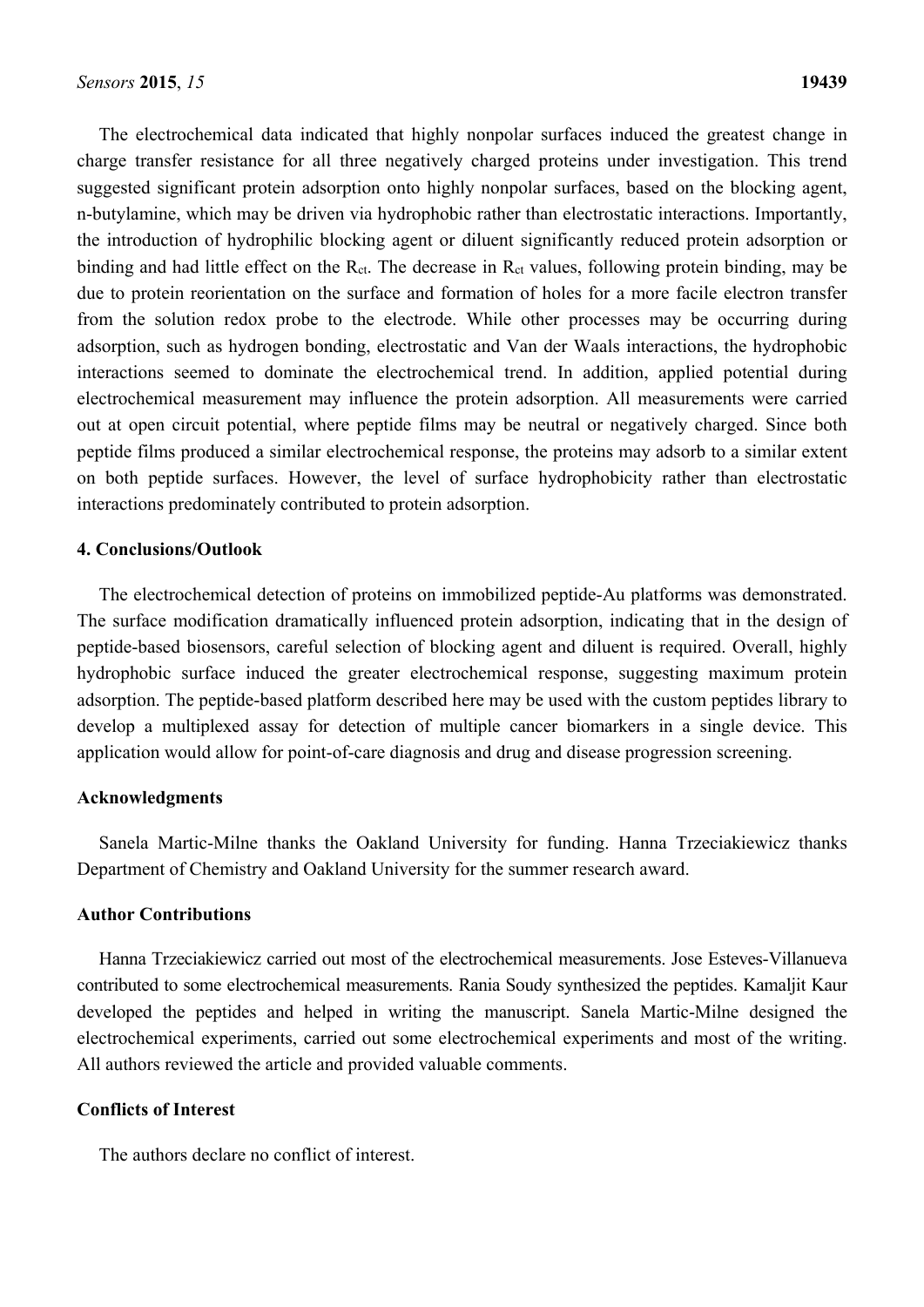### **References**

- 1. Love, J.C.; Estroff, L.A.; Kriebel, J.K.; Nuzzo, R.G.; Whitesides, G.M. Self-Assembled Monolayers of Thiolates on Metals as a Form of Nanotechnology. *Chem. Rev.* **2005**, *105*, 1103–1169.
- 2. Wang, Z.; Rivas, D.; Luo, D.; Cai, X.; Valera, F.S.; Dontha, N. DNA-Modified Electrode for the Detection of Aromatic Amines. *Anal. Chem.* **1996**, *68*, 4365–4369.
- 3. Lin, S.; Drake, L.R.; Rayson, G.D. Applications of Frontal Affinity Chromatography to the Study of Interactions between Metal Ions and a Complex Biomaterial. *Anal. Chem.* **1996**, *68*, 4087–4093.
- 4. Zhdanov, V.P.; Kasemo, B. Monte Carlo simulation of the kinetics of protein adsorption. *Proteins* **1998**, *30*, 177–182.
- 5. Zhdanov, V.P.; Kasemo, B. Van der Waals Interaction during Protein Adsorption on a Solid Covered Thin Film. *Langmuir* **2001**, *17*, 5407–5409.
- 6. Sigal, G.B.; Mrksich, M.; Whitesides, G.M. Effect of surface wettability on the adsorption of proteins and detergents. *J. Am. Chem. Soc.* **1998**, *120*, 3464–3473.
- 7. Martins, M.C.L.; Ratner, B.D.; Barbosa, M.A. Protein adsorption on mixtures of hydroxyl- and methylterminated alkanethiols self-assembled monolayers. *J. Biomed. Mater. Res. A* **2003**, *67*, 158–171.
- 8. Goda, T.; Miyahara, Y. Interpretation of Protein Adsorption through Its Intrinsic Electric Charges: A Comparative Study Using a Field-Effect Transistor, Surface Plasmon Resonance, and Quartz Crystal Microbalance. *Langmuir* **2012**, *28*, 14730–14738.
- 9. Tirado, J.D.; Acevedo, D.; Bretz, R.L.; Abruna, H.D. Adsorption Dynamics of Electroactive Self-Assembling Molecules. *Langmuir* **1994**, *10*, 1971–1979.
- 10. Leopold, M.C.; Bowden, E.F. The Measurement of the Rate of Adsorption of Electroactive Cytochrome *c* to Modified Gold Electrodes by Electrochemical Impedance Spectroscopy. *Langmuir* **2002**, *18*, 5283–5286.
- 11. Leopold, M.C.; Bowden, E.F. Influence of Gold Substrate Topography on the Voltammetry of Cytochrome *c* Adsorbed on Carboxylic Acid Terminated Self-Assembled Monolayers. *Langmuir* **2002**, *18*, 2239–2245.
- 12. Heli, H.; Sattarahmady, N.; Jabbari, A.; Moosavi-Movahedi, A.A.; Hakimelahi, G.H.; Tsai, F.J. Adsorption of human serum albumin onto glassy carbon surface-applied to albumin-modified electrode: Mode of protein-ligand interactions. *J. Electroanal. Chem.* **2007**, *610*, 67–74.
- 13. Zhang, Y.; Fung, Y.; Sun, H.; Zhu, D.; Yao, S. Studies of protein adsorption on polymer coatings surface by combining quartz crystal microbalance with electrochemical impedance methods. *Sens. Actuators B Chem.* **2005**, *108*, 933–942.
- 14. Jackson, D.; Omanovic, S.; Roscoe, S.G. Electrochemical studies of the adsorption behavior of serum proteins on titanium. *Langmuir* **2000**, *16*, 5449–5457.
- 15. Oliva, F.Y.; Avalle, L.B.; Macagno, V.A.; De Pauli, C.P. Study of human serum albumin-TiO2 nanocrystalline electrodes interaction by impedance electrochemical spectroscopy. *Biophys. Chem*. **2001**, *91*, 141–155.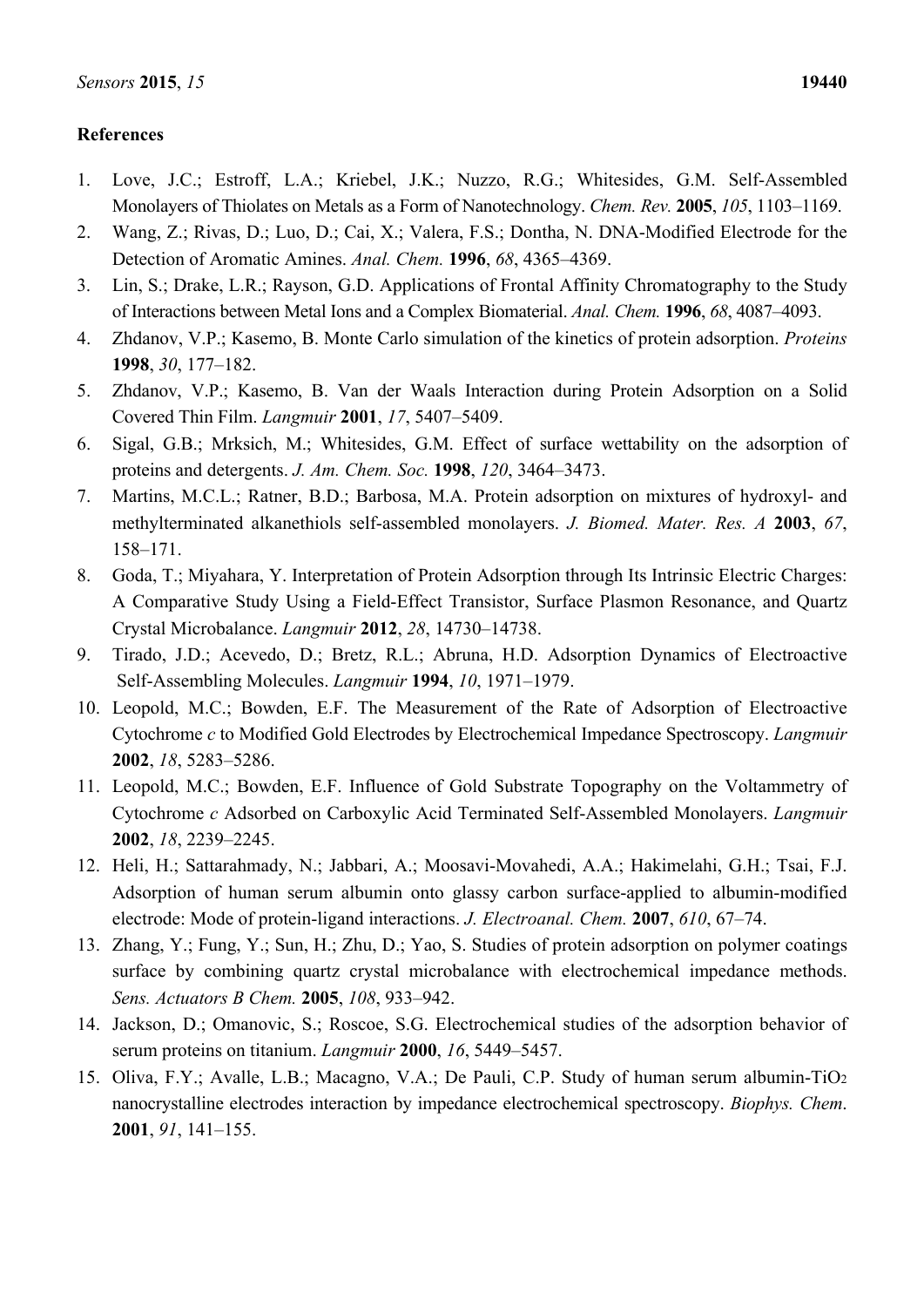- 16. Oliva, F.Y.; Avalle, L.B.; Cám, O.R. Electrochemical behavior of human serum albumin-TiO2 nanocrystalline electrodes studied as a function of pH: Part 1. Voltammetric response. *J. Electroanal. Chem.* **2002**, *534*, 19–29.
- 17. MacDonald, S.M.; Roscoe, S.G. Electrochemical studies of the interfacial behavior of insulin. *J. Colloid Interface Sci.* **1996**, *184*, 449–455.
- 18. Philips, R.K.R.; Omanovic, S.; Roscoe, S.G. Electrochemical studies of the effect of temperature on the adsorption of yeast alcohol dehydrogenase at Pt. *Langmuir* **2001**, *17*, 2471–2477.
- 19. Roscoe, S.G.; Fuller, K.L.; Robitalle, G. An electrochemical study of the effect of temperature on the adsorption behavior of β-lactoglobulin. *J. Colloid Interface Sci.* **1992**, *152*, 429–441.
- 20. Omanovic, S.; Roscoe, S.G. Interfacial behavior of beta-lactoglobulin at a stainless steel surface: An electrochemical impedance spectroscopy study, *J. Colloid Interface Sci.* **2000**, *227*, 452–460.
- 21. Shen, Z.; Stryker, G.A.; Mernaugh, R.L.; Yu, L.; Yan, H.P.; Zeng, X.Q. Single-chain fragment variable antibody piezoimmunosensors. *Anal. Chem.* **2005**, *77*, 797–805.
- 22. Hansen, D.C.; Luther, III, G.W.; Waite, J.H. The adsorption of the adhesive protein of the blue mussel mytilus edulis L onto type 304L stainless steel. *J. Colloid Interface Sci.* **1994**, *168*, 206–216.
- 23. Merritt, K.; Brown, S.A.; Sharkey, N.A. The binding of metal salts and corrosion products to cells and proteins *in vitro*. *J. Biomed. Mater. Res*. **1984**, *18*, 1005–1015.
- 24. Mina-Osorio, P. The moonlighting enzyme CD13: Old and new functions to target. *Trends Mol. Med.* **2008**, *14*, 361–371.
- 25. Fukasawa, K.; Fujii, H.; Saitoh, Y.; Koizumi, K.; Aozuka, Y.; Sekine, K.; Yamada, M.; Saiki, I.; Nishikawa, K. Aminopeptidase N (APN/CD13) is selectively expressed in vascular endothelial cells and plays multiple roles in angiogenesis. *Cancer Lett.* **2006**, *243*, 135–143.
- 26. Wickstrom, M.; Larsson, R.; Nygrem, P.; Gullbo, J. Aminopeptidase N (CD13) as a target for cancer chemotherapy. *Cancer Sci.* **2011**, *102*, 501–508.
- 27. Singh, A.P.; Chaturvedi, P.; Batra, S.K. Emerging roles of MUC4 in cancer: A novel target for diagnosis and therapy. *Cancer Res.* **2007**, *67*, 433–436.
- 28. Byrd, J.C.; Bresalier, R.S. Mucins and mucin binding proteins in colorectal cancer. *Cancer Metastasis Rev.* **2004**, *23*, 77–99.
- 29. Torres, M.P.; Chakraborty, S.; Souchek, J.; Batra, S.K. Mucin-based targeted pancreatic cancer therapy. *Curr. Pharm. Des.* **2012**, *18*, 2472–2481.
- 30. Soudy, R.; Ahmed, S.; Kaur, K. NGR peptide ligands for targeting CD13/APN identified through peptide array screening resemble fibronectin sequences. *ACS Comb. Sci.* **2012**, *14*, 590–599.
- 31. Ahmed, S.; Mathews, A.S.; Byeon, N.; Lavasanifar, A.; Kaur, K. Peptide arrays for screening cancer specific peptides. *Anal. Chem.* **2010**, *82*, 7533–7541.
- 32. Gruzman, A.; Hidmi, A.; Katzhendler, J.; Haj-Yehie, A.; Sasson, S. Synthesis and characterization of new and potent alpha-lipoic acid derivatives. *Bioorganic Med. Chem*. **2004**, *12*, 1183–1190.
- 33. Hoefling, M.; Monti, S.; Corni, S.; Gottschalk, K.E. Interaction of β-sheet folds with a gold surface. *PLoS ONE* **2011**, *6*, e20925.